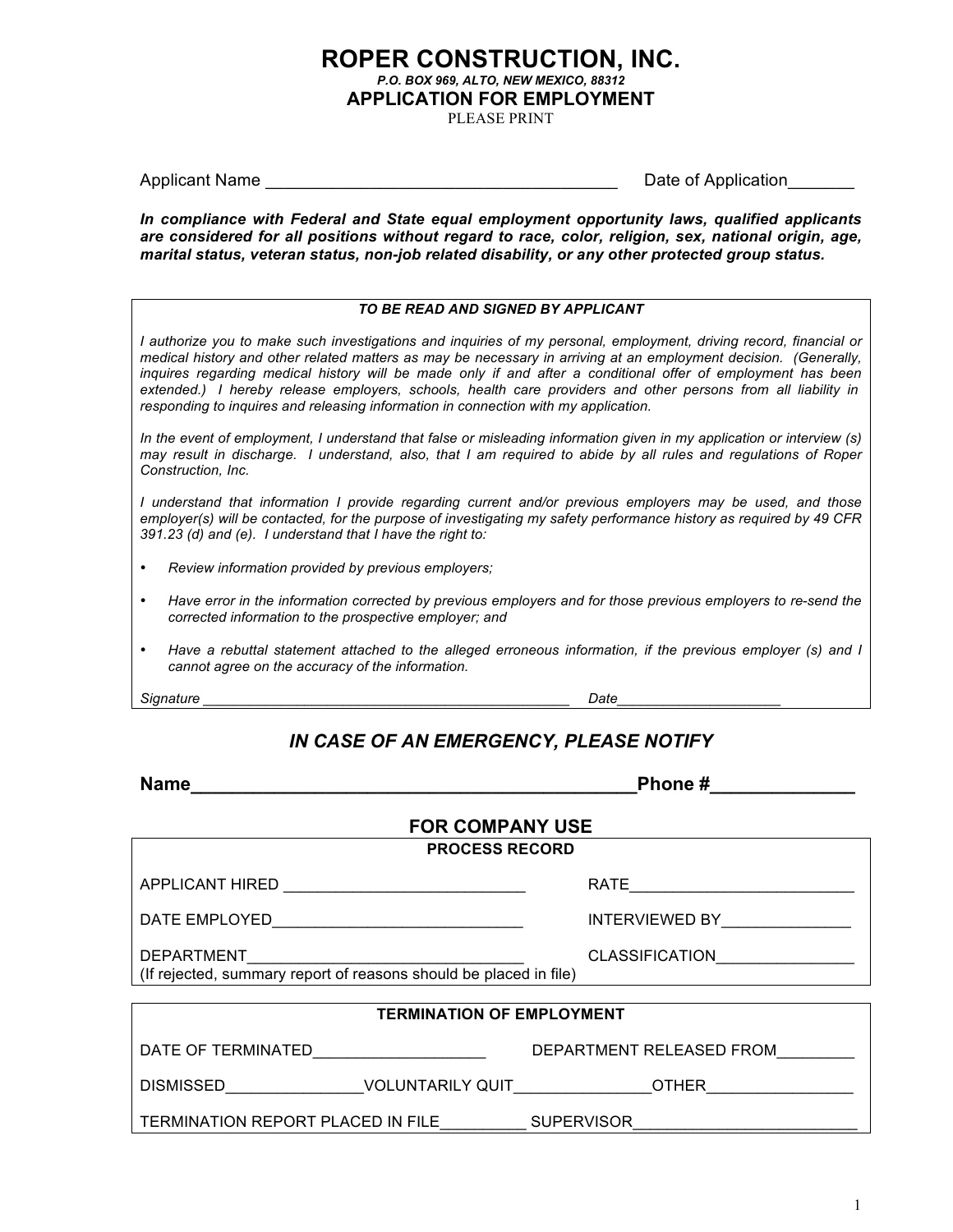### **APPLICANT TO COMPLETE**

*(Answer all questions – please print)* 

| Name                               |                                                                                                                                     |                                                                                                                                                                                                                               | __ Social Security No__________________________                              |     |           |
|------------------------------------|-------------------------------------------------------------------------------------------------------------------------------------|-------------------------------------------------------------------------------------------------------------------------------------------------------------------------------------------------------------------------------|------------------------------------------------------------------------------|-----|-----------|
| Last                               |                                                                                                                                     | First<br>Middle                                                                                                                                                                                                               |                                                                              |     |           |
|                                    |                                                                                                                                     | Home Phone <b>Manual</b>                                                                                                                                                                                                      | Mobile <b>Mobile Mobile Mobile Mobile Mobile Mobile Mobile Mobile Mobile</b> |     |           |
|                                    |                                                                                                                                     | List your addresses of residency for the past 3 years                                                                                                                                                                         |                                                                              |     |           |
| <b>Current Address</b>             |                                                                                                                                     |                                                                                                                                                                                                                               |                                                                              |     |           |
|                                    | <b>Street</b>                                                                                                                       | City                                                                                                                                                                                                                          | State                                                                        | Zip | How Long? |
| Previous<br>Addresses              | Street                                                                                                                              | City                                                                                                                                                                                                                          | State                                                                        | Zip | How Long? |
|                                    | <b>Street</b>                                                                                                                       | City                                                                                                                                                                                                                          | State                                                                        | Zip | How Long? |
|                                    | <b>Street</b>                                                                                                                       | City                                                                                                                                                                                                                          | State                                                                        | Zip | How Long? |
|                                    |                                                                                                                                     | Do you have the legal right to work in the United States? Learn and the control of the control of the control of the control of the control of the control of the control of the control of the control of the control of the |                                                                              |     |           |
|                                    | Date of Birth $\frac{1}{\sqrt{1-\frac{1}{2}}}\left(\frac{1}{\sqrt{1-\frac{1}{2}}}\right)$<br>(Required for Commercial Drivers Only) |                                                                                                                                                                                                                               | Can you provide proof of age?                                                |     |           |
|                                    |                                                                                                                                     | Have you worked for this company before? _________ Where? _______________________                                                                                                                                             |                                                                              |     |           |
|                                    |                                                                                                                                     |                                                                                                                                                                                                                               |                                                                              |     |           |
|                                    |                                                                                                                                     |                                                                                                                                                                                                                               |                                                                              |     |           |
|                                    |                                                                                                                                     | Are you now employed? _____________ If not, how long since leaving last employment? __________________________                                                                                                                |                                                                              |     |           |
|                                    |                                                                                                                                     |                                                                                                                                                                                                                               |                                                                              |     |           |
| (Answer only if a job requirement) |                                                                                                                                     |                                                                                                                                                                                                                               |                                                                              |     |           |
|                                    |                                                                                                                                     |                                                                                                                                                                                                                               |                                                                              |     |           |
|                                    |                                                                                                                                     | If yes, please explain fully on a separate sheet of paper. Conviction of a crime is not an<br>automatic bar to employment, all circumstances will be considered.                                                              |                                                                              |     |           |
|                                    | (as described in the attached job description)?                                                                                     | Is there any reason you might be unable to perform the functions of the job for which you have applied                                                                                                                        |                                                                              |     |           |
| If yes, explain if you wish.       |                                                                                                                                     |                                                                                                                                                                                                                               |                                                                              |     |           |
|                                    |                                                                                                                                     |                                                                                                                                                                                                                               |                                                                              |     |           |
|                                    |                                                                                                                                     |                                                                                                                                                                                                                               |                                                                              |     |           |
|                                    |                                                                                                                                     |                                                                                                                                                                                                                               |                                                                              |     |           |
|                                    |                                                                                                                                     |                                                                                                                                                                                                                               |                                                                              |     |           |

**\_\_\_\_\_\_\_\_\_\_\_\_\_\_\_\_\_\_\_\_\_\_\_\_\_\_\_\_\_\_\_\_\_\_\_\_\_\_\_\_\_\_\_\_\_\_\_\_\_\_\_\_\_\_\_\_\_\_\_\_\_\_\_\_\_\_\_\_\_\_\_\_\_\_\_\_\_\_\_\_\_\_\_**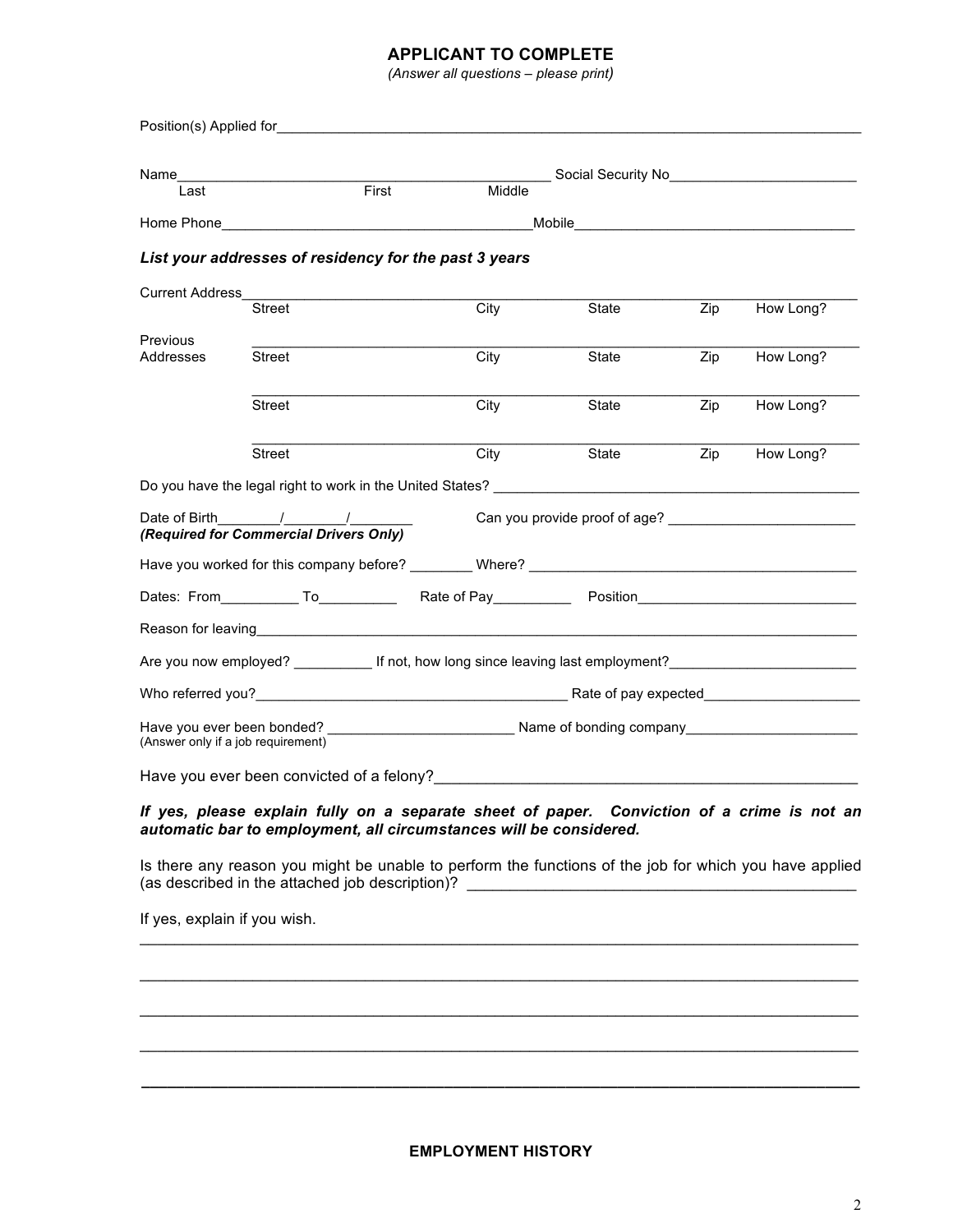*All applicants must provide the following information on all employers during the preceding 3 years. List complete mailing address, street number, city, state and zip code.*

#### *(NOTE: List employers in reverse order starting with the most recent. Add another sheet as necessary.)*

|                                                                                                      | <b>EMPLOYER</b> |     | <b>DATE</b>        |
|------------------------------------------------------------------------------------------------------|-----------------|-----|--------------------|
| Name                                                                                                 |                 |     | <b>From</b><br>To  |
| Address                                                                                              |                 |     | Position Held      |
| City                                                                                                 | State           | Zip | Salary/Wage        |
| <b>Contact Person</b>                                                                                | Phone           |     | Reason for leaving |
| Were you subject to the FMCSRs+ while employed?                                                      |                 |     |                    |
| Was your job designated as a safety-sensitive function in any DOT-Regulated mode subject to the Drug |                 |     |                    |
| and Alcohol testing requirements of 49 CFR Part 40?                                                  |                 |     |                    |

|                                                                                                      | <b>EMPLOYER</b> |     | <b>DATE</b>        |  |
|------------------------------------------------------------------------------------------------------|-----------------|-----|--------------------|--|
| Name                                                                                                 |                 |     | From<br>Т٥         |  |
| Address                                                                                              |                 |     | Position Held      |  |
| City                                                                                                 | State           | Zip | Salary/Wage        |  |
| <b>Contact Person</b>                                                                                | Phone           |     | Reason for leaving |  |
| Were you subject to the FMCSRs + while employed?                                                     |                 |     |                    |  |
| Was your job designated as a safety-sensitive function in any DOT-Regulated mode subject to the Drug |                 |     |                    |  |
| and Alcohol testing requirements of 49 CFR Part 40?                                                  |                 |     |                    |  |

| <b>EMPLOYER</b>                                                                                      |       |     | <b>DATE</b>        |
|------------------------------------------------------------------------------------------------------|-------|-----|--------------------|
| Name                                                                                                 |       |     | From<br>To         |
| Address                                                                                              |       |     | Position Held      |
| City                                                                                                 | State | Zip | Salary/Wage        |
| <b>Contact Person</b>                                                                                | Phone |     | Reason for leaving |
| Were you subject to the FMCSRs+ while employed?                                                      |       |     |                    |
| Was your job designated as a safety-sensitive function in any DOT-Regulated mode subject to the Drug |       |     |                    |
| and Alcohol testing requirements of 49 CFR Part 40?                                                  |       |     |                    |

|                                                                                                      | <b>EMPLOYER</b> |     | <b>DATE</b>        |
|------------------------------------------------------------------------------------------------------|-----------------|-----|--------------------|
| Name                                                                                                 |                 |     | From<br>Т٥         |
| Address                                                                                              |                 |     | Position Held      |
| City                                                                                                 | State           | Zip | Salary/Wage        |
| <b>Contact Person</b>                                                                                | Phone           |     | Reason for leaving |
| Were you subject to the FMCSRs+ while employed?                                                      |                 |     |                    |
| Was your job designated as a safety-sensitive function in any DOT-Regulated mode subject to the Drug |                 |     |                    |
| and Alcohol testing requirements of 49 CFR Part 40?                                                  |                 |     |                    |

| <b>EMPLOYER</b>                                                                                      |       |     | <b>DATE</b>        |  |
|------------------------------------------------------------------------------------------------------|-------|-----|--------------------|--|
| Name                                                                                                 |       |     | <b>From</b><br>To  |  |
| Address                                                                                              |       |     | Position Held      |  |
| City                                                                                                 | State | Zip | Salary/Wage        |  |
| <b>Contact Person</b>                                                                                | Phone |     | Reason for leaving |  |
| Were you subject to the FMCSRs+ while employed?                                                      |       |     |                    |  |
| Was your job designated as a safety-sensitive function in any DOT-Regulated mode subject to the Drug |       |     |                    |  |
| and Alcohol testing requirements of 49 CFR Part 40?                                                  |       |     |                    |  |
|                                                                                                      |       |     |                    |  |

### **CDL DRIVERS ONLY**

*Applicants that drive a commercial motor vehicle\* in intrastate or interstate commerce shall also provide an additional 7 years' information on those employers for whom the applicant operated such vehicle.*

*\*Includes vehicles having a GVWR of 26,001 lbs. or more, vehicles designed to transport 16 or more passengers (including the driver), or any size vehicle used to transport hazardous materials in a quantity requiring placarding.*

*+ The Federal Motor Carrier Safety Regulations (FMCSRs) apply to anyone operating a motor vehicle on a highway in interstate commerce to transport passengers or property when the vehicle: (1) weighs or has a GVWR of 10,001 lbs or more, (2) is designed or used to transport more than 8 passengers (including the driver), OR (3) is of any size and is used to transport hazardous materials in a quantity requiring placarding.*

**ACCIDENT RECORD** FOR PAST 3 YEARS OR MORE (ATTACH SHEET IF MORE SPACE IS NEEDED) IF NONE, WRITE **NONE**

| C A<br>◡ | OF ACCIDENT<br><b>NATURE</b> | $\Lambda$ | ZARDOUS<br>HAZ                  |
|----------|------------------------------|-----------|---------------------------------|
|          | (HEAD-ON, REAR-END.          |           | SPILL<br><b>TERIAL</b><br>MATEr |